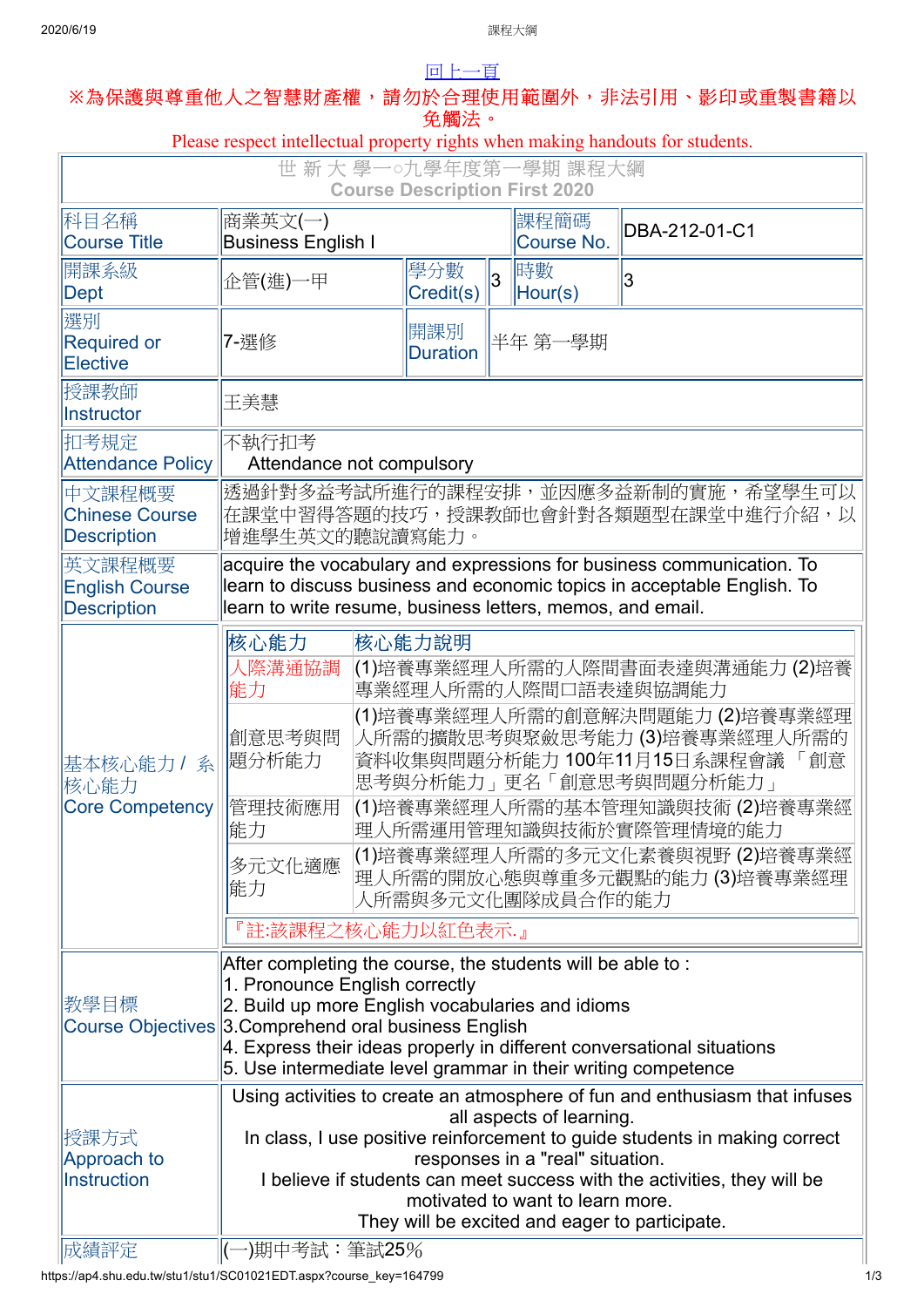2020/6/19 課程大綱

|Grading ||(二)平時成績:50% (含出勤平時考試及作業) (三)期末考試:筆試25% 參考書目 Textbooks and **References** 1.ESL : Online Textbooks 2.Lane's English as a Second Language by Richard R. Lane, Ph.D. 3. http://www.examenglish.com/TOEIC/ Free Practice Tests for learners of English 4.http://www.examenglish.com/TOEIC/TOEIC\_books.htm Free Practice Tests for learners of English 週次 **Week** 進 度 內 容 Syllabus 1(9/13~9/19) 課程介紹 Course introduction and ethical education 商用英文書信第一章 商用信函的格式 The format of a business letter 2(9/20~9/26) Theme topic 事業經營business management 如何成功經營企業 How to manage an enterprise successfully 以 Richard Branson為例 商用英文書信第一章 商用信函的格式 The format of a business letter 3(9/27~10/03) Theme topic 事業經營business management 如何成功經營企業 How to manage an enterprise successfully 以 Richard Branson為例 商用英文書信第一章 商用信函的格式 The format of a business letter 4(10/04~10/10) Theme Topic: 企業功能business function 以 Richard Branson為例 商用英文書信第一章 商用信函的起始和結尾 Chapter 1 the introduction to business correspondence 5(10/11~10/17) Theme Topic: 企業功能business function 以 Richard Branson為例 商用英文書信第一章 商用信函的起始和結尾 Chapter 1 the introduction to business correspondence 6(10/18~10/24) Theme topic: Making a public announcement 商用英文書信第二章 如何下主旨 How to give a subject for a letter 7(10/25~10/31) Theme topic: Making a public announcement 商用英文書信第二章 如何下主旨 How to give a subject for a letter 8(11/01~11/07) Theme topic: Booking a hotel room 商用英文書信第二章